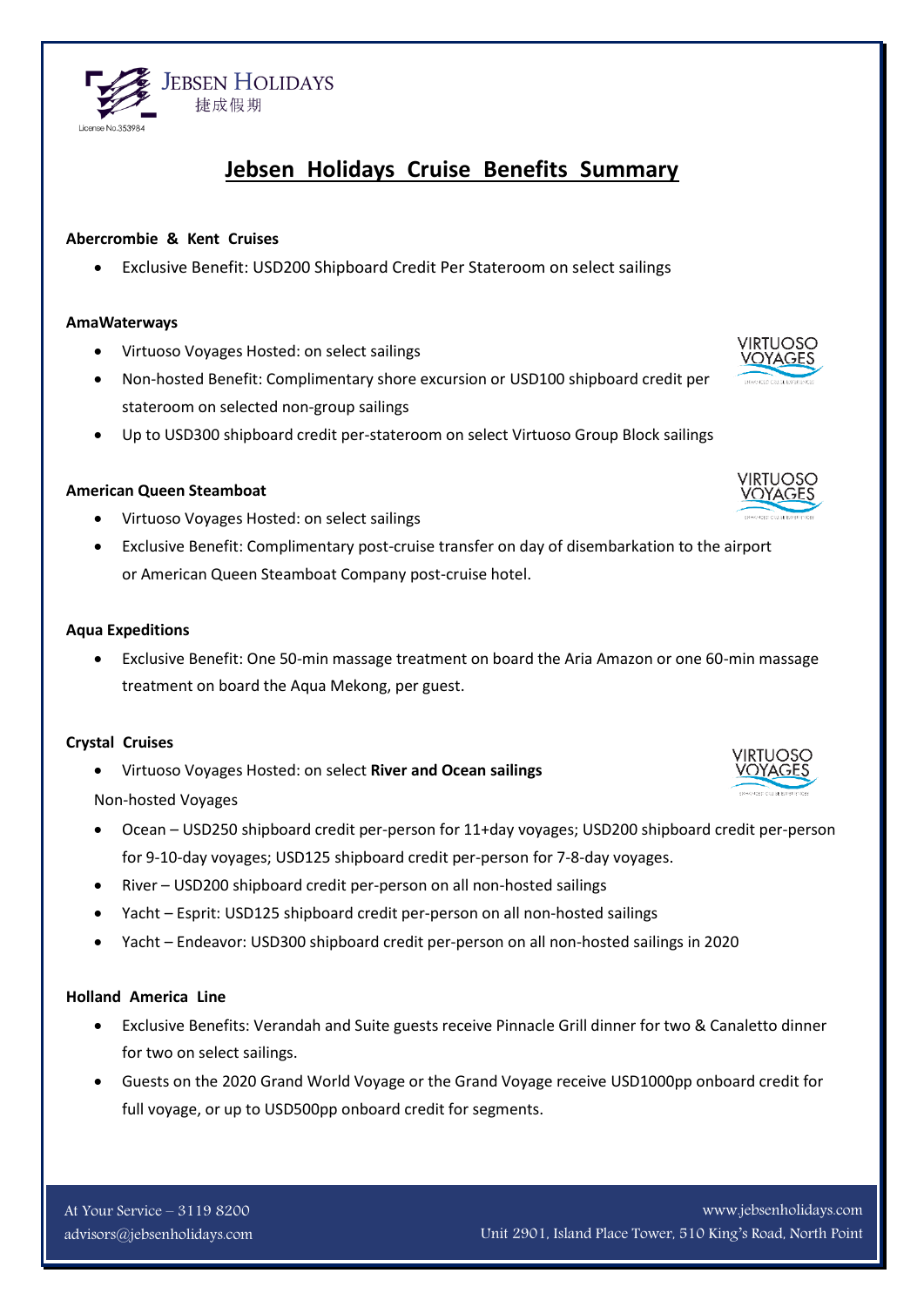

www.jebsenholidays.com Unit 2901, Island Place Tower, 510 King's Road, North Point

#### **Lindblad Expeditions**

 Non-hosted Benefit: USD50 shipboard credit per-stateroom on all Lindblad-Expeditions National Geographic branded ships based on double occupancy, or USD25 for single guests.

### **Norwegian Cruise Line**

 Exclusive Benefit: FITAmenity up to USD300 shipboard credit per stateroom on select sailings through 2020. In addition, guests in a Haven Suite for 5+ nights through 2019 receive a free Behind the Scenes Tour for the first four guests in the suite (value of \$79.00 USD per-person). Offer is combinable with the Haven exclusive.

### **Oceania Cruises**

- Virtuoso Voyages Hosted: on select sailings
- Exclusive Benefit: Pre-paid gratuities included on select sailings

# **Paul Gauguin**

- Virtuoso Voyages Hosted: on select sailings
- Exclusive Benefit: USD100 shipboard credit per-stateroom on every sailing

#### **Ponant Yacht Cruises & Expeditions**

 Non-hosted Benefit: €200 shipboard credit per person (up to 2 guests) or €400 per stateroom credit on select sailings

# **Quark Expeditions**

USD250 Polar Boutique credit per person onboard all sailings

# **Regent Seven Seas Cruises**

Virtuoso Voyages Hosted: on select sailings

# **Seabourn**

Virtuoso Voyages Hosted: on select sailings

# **Silversea**

- Virtuoso Voyages Hosted: on select sailings
- Non-hosted Benefit: USD300 shipboard credit per-person on select sailings